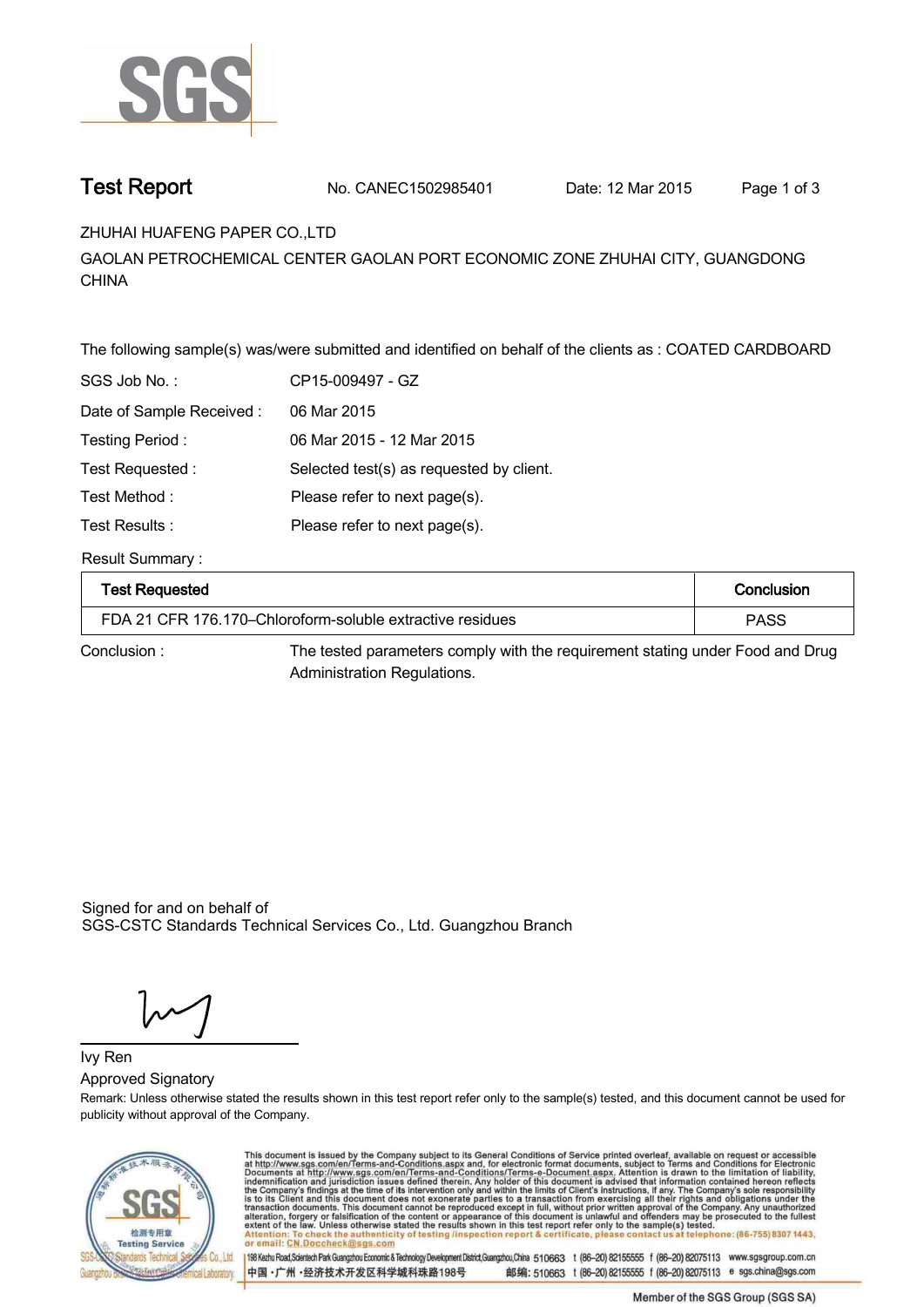

**Test Report. No. CANEC1502985401 Date: 12 Mar 2015 . Page 2 of 3.**

**Test Results :.**

**Test Part Description : .**

| Specimen No.<br><b>SGS Sample ID</b><br>Description |                  | Material          |                         |
|-----------------------------------------------------|------------------|-------------------|-------------------------|
|                                                     |                  |                   | (claimed by the client) |
| SN1                                                 | CAN15-029854.001 | White paper board | paper                   |

## **FDA 21 CFR 176.170–Chloroform-soluble extractive residues.**

**Test Requested :. As specified by client, to determine Chloroform-soluble extractive residues from the components of paper and paperboard used in contact with food for compliance with Food and Drug Administration Regulations. .**

# **Test Method :. With reference to US FDA 21 CFR 176.170. .**

| Simulant Used   | <u>Time</u> | Temperature     | Max. Permissible<br><u>Limit</u> | Result of 001     | Comment     |
|-----------------|-------------|-----------------|----------------------------------|-------------------|-------------|
| n-Heptane       | 2.0hr(s)    | $150^{\circ}$ F | $0.5mq/sa$ . in                  | $< 0.2$ mg/sg. in | <b>PASS</b> |
| Distilled Water | 2.0hr(s)    | 250°F           | $0.5mq/sa$ . in                  | $< 0.2$ mg/sq. in | <b>PASS</b> |
| 8% Ethanol      | 2.0hr(s)    | $150^{\circ}$ F | $0.5mq/sa$ . in                  | $< 0.2$ mg/sq. in | <b>PASS</b> |
| 50% Ethanol     | 2.0hr(s)    | $150^{\circ}$ F | $0.5mg/sq.$ in                   | $< 0.2$ mg/sq. in | <b>PASS</b> |

## **Notes :.**

**mg/inch²= milligram per square inch .**



This document is issued by the Company subject to its General Conditions of Service printed overleaf, available on request or accessible at http://www.sgs.com/en/Terms-and-Conditions.aspx and, for electronic format documen at telephone: (86-755) 8307 1443 Attenti ack the authenticity of testing /inspection report & certificate, ple contact us or email: CN.Doccheck@

198 Kezhu Road,Scientech Park Guangzhou Economic & Technology Development District,Guangzhou,China 510663 t (86-20) 82155555 f (86-20) 82075113 www.sgsgroup.com.cn 中国·广州·经济技术开发区科学城科珠路198号 邮编: 510663 t (86-20) 82155555 f (86-20) 82075113 e sgs.china@sgs.com

Member of the SGS Group (SGS SA)